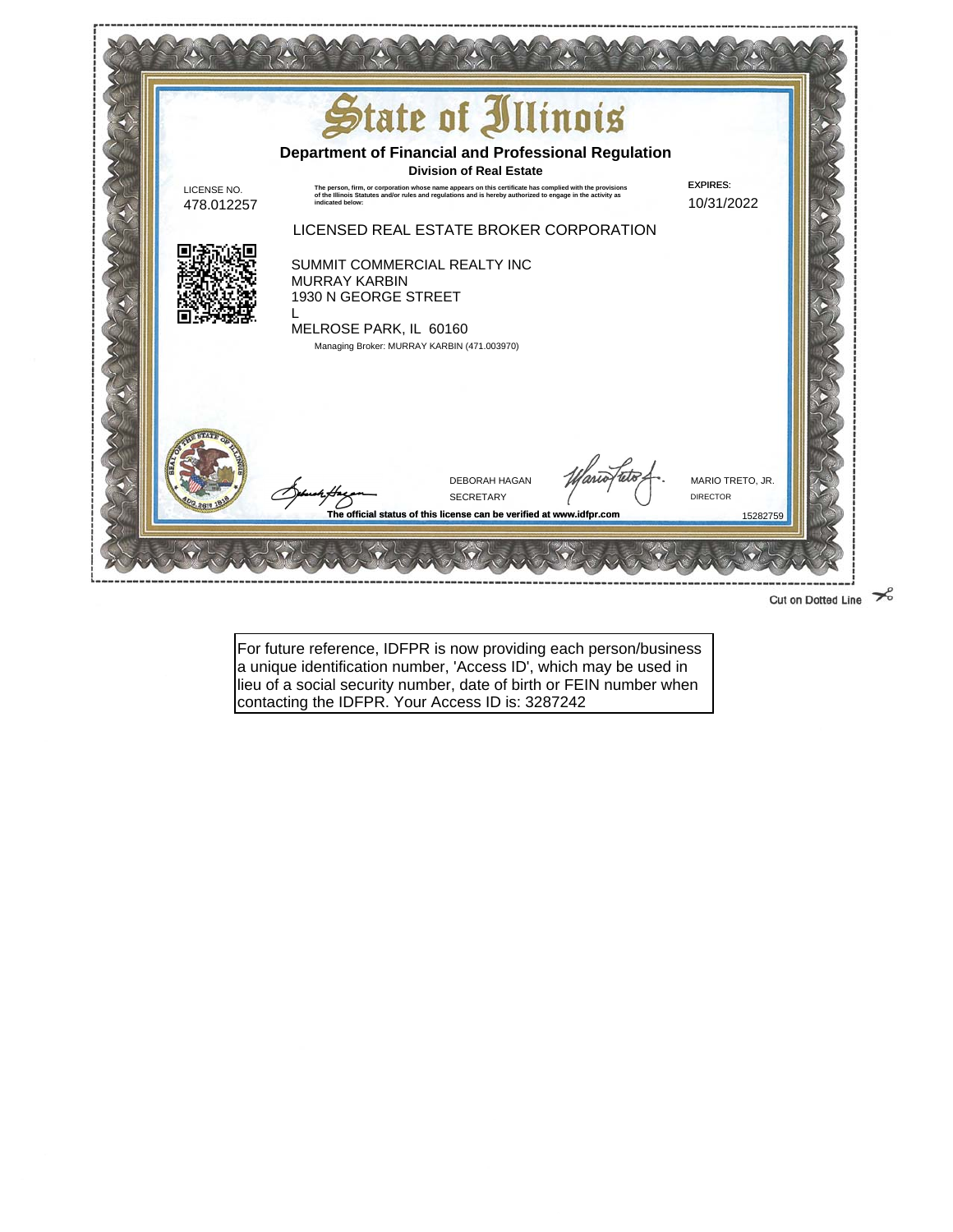

Cut on Dotted Line  $\mathcal{S}$ 

For future reference, IDFPR is now providing each person/business a unique identification number, 'Access ID', which may be used in lieu of a social security number, date of birth or FEIN number when contacting the IDFPR. Your Access ID is: 3353193

| LICENSE NO.<br>471.003970 | Department of Financial and Professional Regulation<br><b>Division of Real Estate</b> |                        |
|---------------------------|---------------------------------------------------------------------------------------|------------------------|
|                           | LICENSED REAL ESTATE<br><b>MANAGING BROKER</b>                                        |                        |
|                           |                                                                                       |                        |
| <b>MURRAY KARBIN</b>      |                                                                                       |                        |
| <b>EXPIRES:</b>           |                                                                                       |                        |
| 04/30/2021                |                                                                                       |                        |
|                           | Sponsor: SUMMIT COMMERCIAL REALTY INC (478.012257)                                    |                        |
|                           | DEBORAH HAGAN                                                                         | MARIO TRETO, JR.       |
|                           | <b>ACTING SECRETARY</b>                                                               | <b>ACTING DIRECTOR</b> |
|                           | The official status of this license can be verified at www.idfpr.com                  |                        |
|                           |                                                                                       | Cut on Dotted Line     |